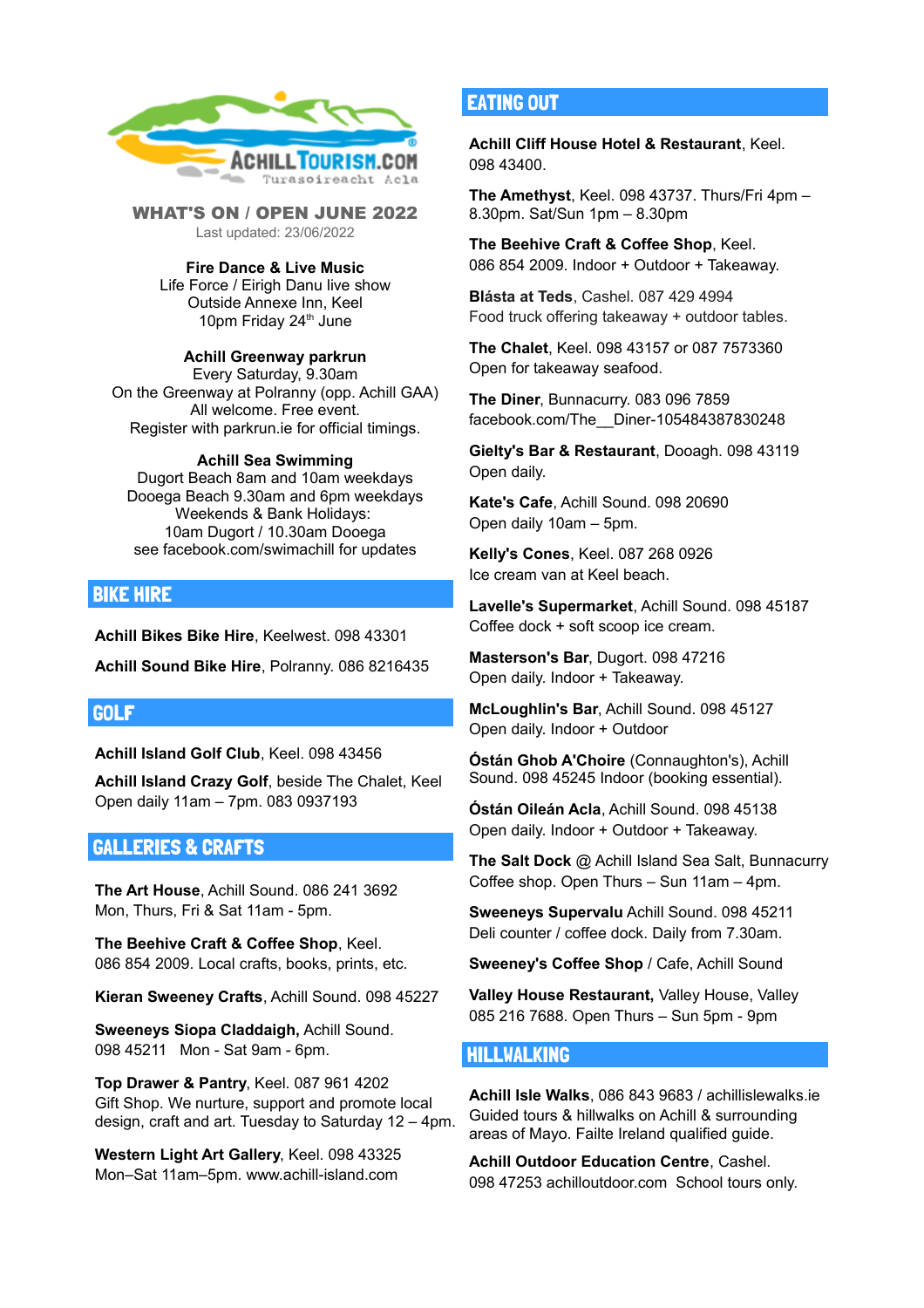# GUIDED TOURS

**Achill Heritage Centre**, Bunnacurry. 086 340 6396 Tours of Monastery & Deserted Village by appt.

**Achill Isle Walks**, 086 843 9683 / achillislewalks.ie Guided tours & hillwalks on Achill & surrounding areas of Mayo. Failte Ireland qualified guide.

**Achill Cabs Taxi & Bus Hire**, 087 238 3692 Guided motor tours by appointment.

**The Colony Tour**, Dugort. 086 071 3973 Dates & booking at www.thecolonytour.com

## PUBS & BARS

**Annexe Inn**, Keel. 098 43268

**The Amethyst**, Keel. 098 43737.

**Gielty's Bar & Restaurant**, Dooagh. 098 43119

**Lynott's Bar**, Cashel. 086 084 3137

**Masterson's Bar**, Dugort. 098 47216

**McLoughlin's Bar**, Achill Sound. 098 45127

**Mickey's Bar**, Dooega. 098 45116

**Óstán Ghob A'Choire**, Achill Sound. 098 45245

**Óstán Oileán Acla**, Achill Sound. 098 45138

**Patten's Bar**, Dereens. 098 45172

**Ted's Bar & Restaurant,** Cashel. 098 47234

**Valley House Bar** 085 216 7688

## RETAIL

**Calvey's Butchers & Farm Store**, Keel. 098 43158 Achill Mountain Lamb. Mon-Sat 9am-6pm.

**Ketterick's Butchers**, Achill Sound. 098 45218 Mon–Sat 9am-6pm.

**Lavelle's Supermarket**, Achill Sound. 098 45187 Open daily.

**Mac Savers**, Achill Sound. 086 172 8903 Supermarket. Mon-Sat 9am-6pm.

**Molloy's Pharmacy**, Achill Sound. 098 45248 Mon-Sat 9.30am-6pm.

**Sweeneys Supervalu,** Achill Sound. 098 45211 Mon-Sat 7.30am - 8.30pm. Sundays 8am - 7pm

**Sweeneys Hardware,** Achill Sound. 098 45211 Mon - Fri 8am - 6pm. Saturdays 9am - 6pm

# **SERVICES**

**Achill Community Laundry,** Keel. 098 43041

**Achill General Practitioners** Achill Sound Health Centre. 098 45231 Pollagh. 098 43105

**Achill Tot's n Teens**, Achill. 087 629 2878 Babysitting / childminding service

**Achill Tourism Visitor Information Office** Achill Sound 098 20400 Mon – Fr 9.30am – 5pm Keel (beside The Chalet) 11am – 7pm daily.

**Greenway Visitor Information Office** The Station House, Mulranny (behind hotel) 10am – 4pm daily.

**Gteic@Acaill**, Achill Sound. 098 43292 Digital hub with workspaces, meeting & videoconferencing facilities

**Irish Online Counselling & Psychotherapy** 1-to-1 online therapy. See counsellingonline.ie

**KC's Cleaning Services**, Polranny. 087 714 4880 Laundry Mon – Fri 9.30 – 6pm; Sat: 10am – 4pm

**Library**, Achill Sound. 098 20910 Tue-Wed 2-4pm / 5-7pm. Fri-Sat 11-1pm / 2-4pm.

**Teddy McNulty's Garage**, Cashel. 087 9045770 Motor repairs. tedmcgarage@gmail.com

## SEAWEED BATHS

**Achill Island Seaweed Baths**, River, Keel. Book in advance: tel 087 717 1713 or email achill seaweedbaths@gmail.com

**Achill Seaweed Hot Tubs**, Keel Beach Outdoor seaweed bath in whiskey barrel. Call 085 184 1067 or see achillseaweedhottubs.com

**Eskape Beauty Salon & Seaweed Baths**

Shraheens, Achill Sound. Booking required. Call 086 195 3828, visit www.eskapebeauty.com or facebook.com/EskapeBeautySalon

# TRAVEL & TRANSPORT

**Achill Cabs Taxi & Bus Hire**, 087 238 3692

**Achill Coaches**, luxury coach hire. 085 850 5025

**Blacksod Sea Safari**, Boat trips / hire. 083 0263100

**Clare Island Ferries** (O'Gradys). 098 23737 Wednesday sailings to/from Cloughmore.